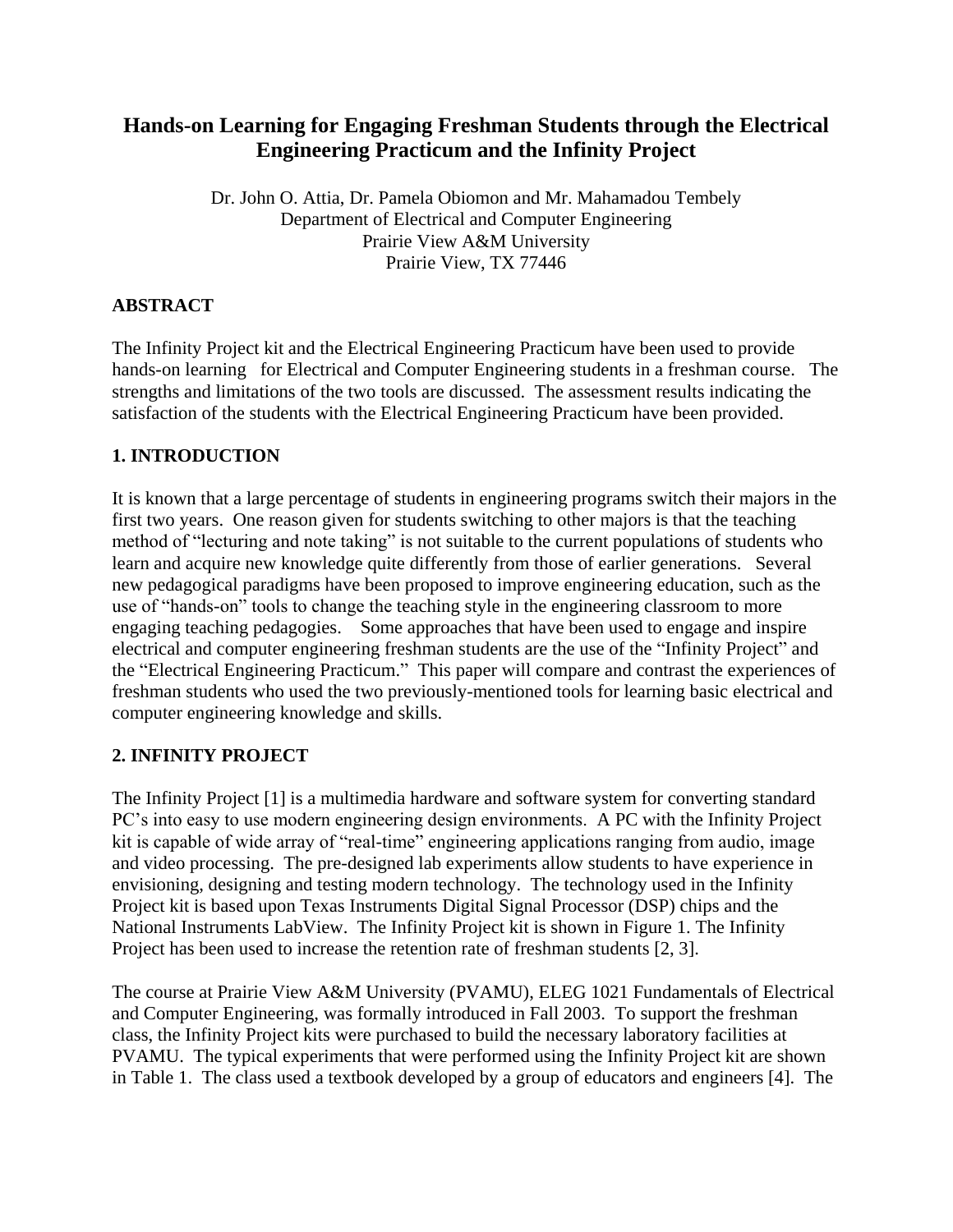Infinity Project was used for the course ELEG 1021 from 2003 to 2014. From 2015 to the present, the ELEG 1021 course is using the Electrical Engineering Practicum.



**Figure 1:** Infinity Project Kit (From [2])

**Table 1:** The Infinity Project Experiments and Other Activities Performed in ELEG 1021

| WEE<br>K       | <b>TOPIC</b>                               | <b>CHAPTER IN</b><br><b>TEXTBOOK</b> |
|----------------|--------------------------------------------|--------------------------------------|
| 1              | Introduction, Course Syllabus and Lab Tour | n/a                                  |
| $\overline{2}$ | <b>Team Dynamics Lecture</b>               | n/a                                  |
| 3              | Ethics Lecture                             | n/a                                  |
| 4              | Ethics Case Study Analysis                 | n/a                                  |
| 5              | Testing Your System (Camera and            | 1                                    |
|                | Microphone)                                |                                      |
| 6              | Generating Sines and Cosines               | $\overline{c}$                       |
| 7              | Listening to Sines and Cosines             | $\mathfrak{D}$                       |
| 8              | Midterm Exam                               | n/a                                  |
| 9              | Plots of Speech                            | $\overline{2}$                       |
| 10             | Echo Generator and reverb                  | $\overline{2}$                       |
| 11             | <b>Image Quantization</b>                  | 3                                    |
| 12             | Early registration and academic advising   | n/a                                  |
| 13             | <b>Sharpening Images</b>                   | 4                                    |
| 14             | Touch-tone Telephone                       | 7                                    |
| 15             | Final Exam                                 | n/a                                  |
| 16             | Final Exam                                 | n/a                                  |

## **3. THE ELECTRICAL ENGINEERING PRACTICUM**

The Electrical Engineering (EE) Practicum is a cloud-based book [5 ] with experiments that uses the Analog Discovery module and electronic parts kit to facilitate hands-on learning and selfexploration by the students. The Analog Discovery module enables students to quickly test realworld functional circuits anywhere and anytime with their own personal computers. The Analog Discovery module has proven to be effective in motivating engineering students to study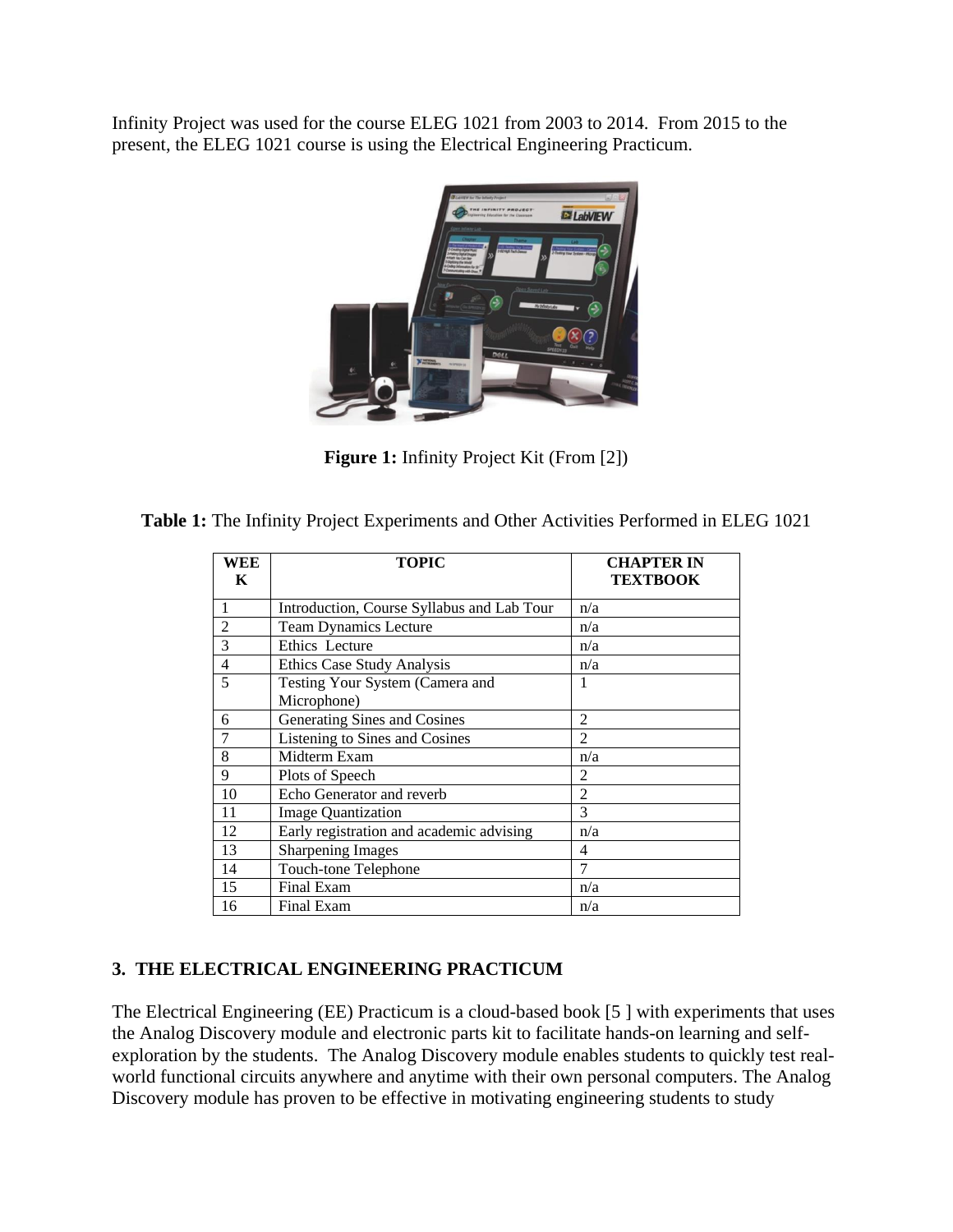foundation courses [6]. Several Universities, using other portable instruments, have had success in motivating and engaging students to learn engineering principles [7, 8, 9, 10].

The Analog Discovery module was developed by Digilent in conjunction with Analog Devices, Inc. The module communicates to a computer through USB interface. The operating software, WaveForms, can be downloaded free from Digilent website [11]. The module contains a two channel voltmeter, two channel (5 MHz) oscilloscope, two channel waveform generator, 16 channel logic analyzer, and 2 fixed  $(+/- 5 V)$  dc power supplies [11]. The operating software, WaveForms, provides all instrument functions and measurement results. The Analog Discovery kit is shown in Figure 2.



**Figure 2:** Analog Discovery Kit

The ELEG 1021 classes at PVAMU are using the textbook developed by Dr. Robert Bowman [5]. The typical experiments that were performed using the Electrical Engineering Practicum textbook are shown in Table 2.

The Electrical Engineering Practicum provides the students the laboratory skills, and also allows the students to explore and experiment in the areas of (i) circuit analysis, and (ii) electronics. In the area of basic circuit analysis the students learn: (i) Ohm's Law, (ii) voltage divider rule, (iii) current divider rule, (iv) charging and discharge of a capacitor of RC circuit, (v) resonant RLC circuit.

The EE Practicum also introduces the students to basic electronics such as: (i) semiconductor diodes and LEDs, (ii) half-wave rectification, (iii) Op Amp inverting and non-inverting amplifiers, (iv) envelope detection circuit. The students also experiment with electronic sensors such as: (i) TMP01 Thermal Sensor, (ii) ADXL237 Accelerometer, (iii) GT0950RP3 Speaker and ADMP504 Microphone.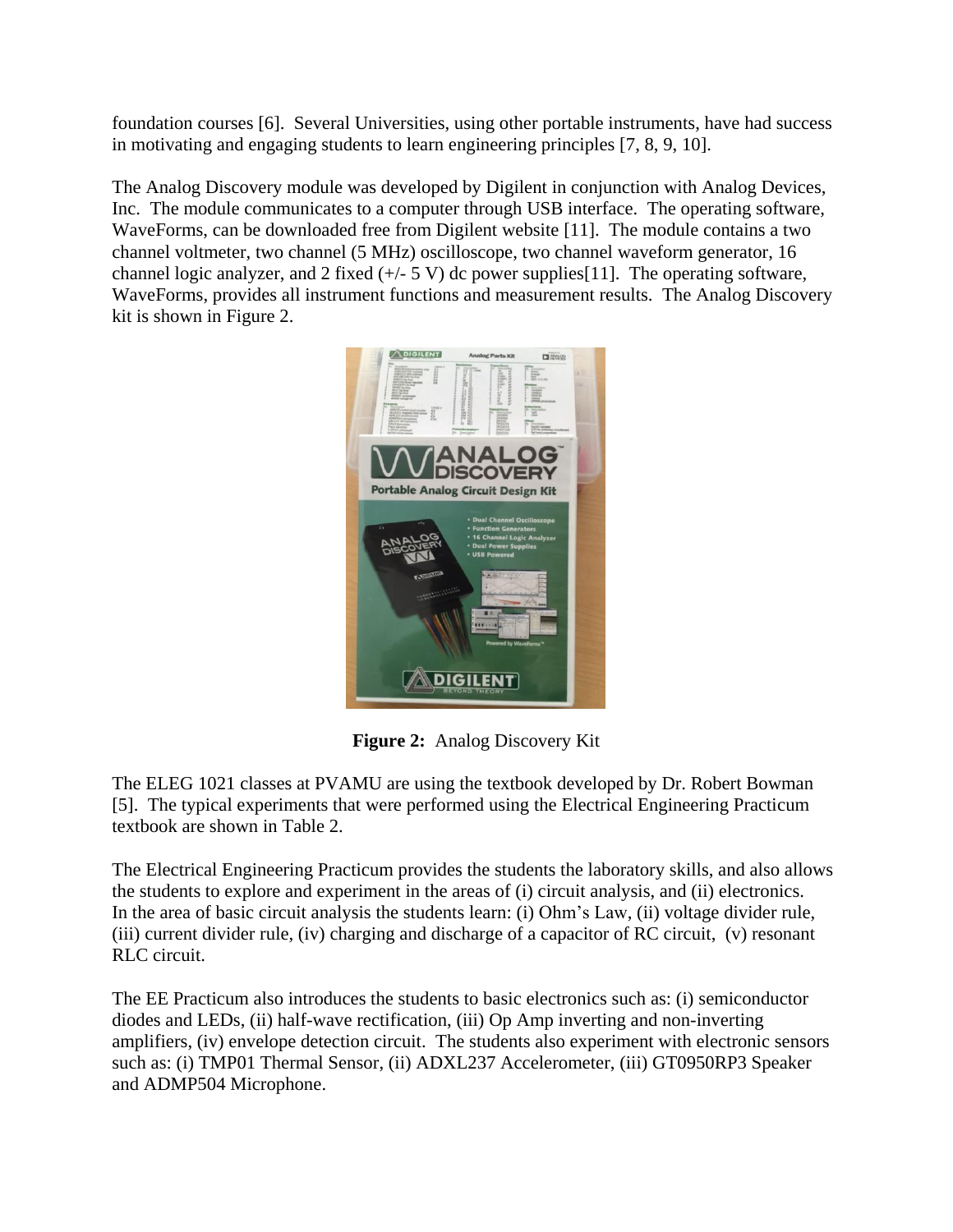| WEEK           | <b>TOPIC</b>                                 | <b>CHAPTER IN</b><br><b>TEXTBOOK</b> |
|----------------|----------------------------------------------|--------------------------------------|
| 1              | Introduction to Electrical Engineering, Lab  |                                      |
|                | Instruments, Procedures, Personal Test Lab   |                                      |
| $\overline{c}$ | Power Supplies and Electrical Power          | 2                                    |
| 3              | Signal Generators and Waveforms              | 3                                    |
| 4              | Resistors and Ohm's Law                      | 4                                    |
| 5              | Diodes and Rectification                     | 5                                    |
| 6              | <b>Capacitors and Time Constants</b>         | 6                                    |
| 7              | <b>Inductors and Resonance</b>               |                                      |
| 8              | Mid-semester Exam                            | n/a                                  |
| 9              | Thermal Sensors and Temperature &            | 8                                    |
| 10             | Accelerometers and Tilt Sensing              | 9                                    |
| 11             | Microphones and Sound Sensing                | 10                                   |
| 12             | Radio Frequencies and Amplitude Modulation   | 11                                   |
| 13             | Radio Frequencies and Amplitude Demodulation | 12                                   |
| 14             | Amplifiers and Sound Amplification           | 13                                   |
| 15             | Professional & Ethical Responsibility        | n/a                                  |
| 16             | Final Exam                                   | n/a                                  |

**Table 2:** EE Practicum Experiments and Other Activities Performed in ELEG 1021

With regard to the laboratory skills mastered in the class, the students are able to : (i) read resistor values by using resistor color code, (ii) build electrical and electronic circuits using breadboard, (iii) use virtual instruments, such as arbitrary waveform generator, scope, power supply, voltmeter, network analyzer, and (iv) obtain Bode Plots by using network analyzer.

#### **4. COMPARISONS BETWEEN THE INFINITY PROJECT AND EE PRACTICUM**

The Infinity Project is a DSP-based hands-on tool, which is focused towards digital signal processing of digital music, audio signals, and image processing. On the other hand, the EE Practicum is more focused on the use of the Analog Discovery module for electronics and circuits experimentation. Table 3 shows the strengths and limitations of the two hands-on tools.

| <b>Feature</b>                                      | <b>Infinity Project</b> | <b>EE</b> Practicum |
|-----------------------------------------------------|-------------------------|---------------------|
| Coverage of basic signals (sine wave, square wave,  | <b>Yes</b>              | yes                 |
| etc)                                                |                         |                     |
| Digital Image Processing                            | <b>Yes</b>              | no                  |
| Communicating with ones and zeros                   | Yes                     | N <sub>0</sub>      |
| Teaches basic laboratory skills, such as bread-     | N <sub>0</sub>          | yes                 |
| boarding, reading resistor values, and              |                         |                     |
| troubleshooting.                                    |                         |                     |
| Uses virtual instruments such as scope, signal      | N <sub>0</sub>          | yes                 |
| generator, Network Analyzer, voltmeter              |                         |                     |
| Discusses basic circuit analysis tools such as Ohm' | N <sub>0</sub>          | <b>Yes</b>          |
| Law, voltage and current division.                  |                         |                     |
| Explores basic electronic devices and circuits      | N <sub>0</sub>          | yes                 |
| Explores the use of sensors such as accelerometer,  | N <sub>0</sub>          | Yes                 |
| temperature transducer, microphone, speaker         |                         |                     |

**Table 3:** Comparison between the Infinity Project and EE Practicum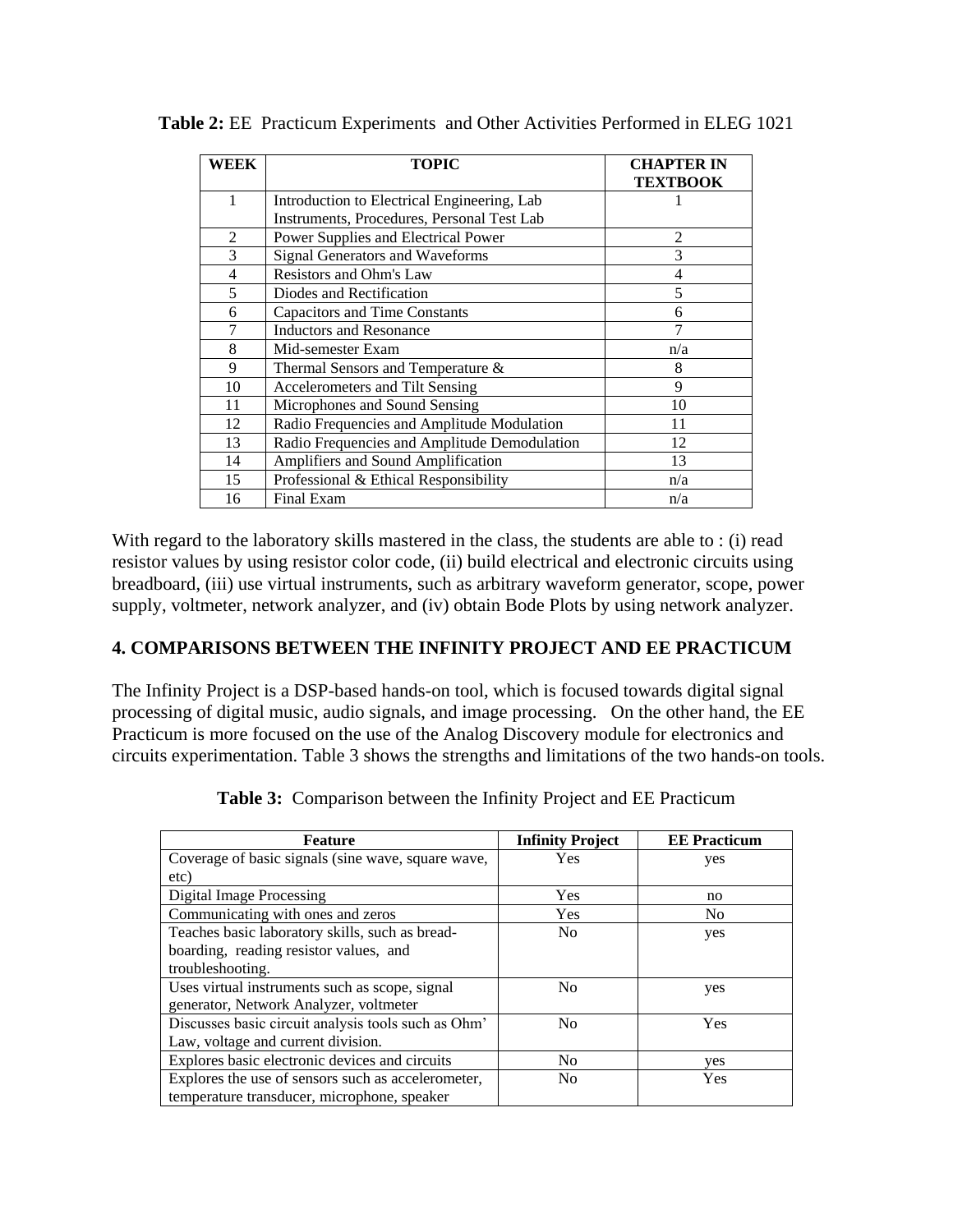#### **5. ASSESSMENT RESULTS**

The students who have completed the course did surveys. The survey instrument with the composite results for fall 2014, spring 2015 and fall 2015 semesters is shown in Table 4. The table shows the number of students who responded to each category in the survey instrument statements. For the fall 2014 semester, there were 12 student who completed the survey, 20 students in the spring 2015 semester and 17 students in fall 2015 semester. Table 5 shows the average results for the three above mentioned semesters.

| <b>Item</b><br># | <b>Statement</b>                                                                         | <b>Strongly</b><br>Agree<br>(5) | Agree<br>(4) | <b>Neither</b><br>Agree nor<br>disagree<br>(3) | <b>Disagree</b><br>(2)      | <b>Strongly</b><br><b>Disagree</b><br>$\bf(1)$ | Average |
|------------------|------------------------------------------------------------------------------------------|---------------------------------|--------------|------------------------------------------------|-----------------------------|------------------------------------------------|---------|
| 1                | I learnt how to build<br>circuits.                                                       | 24                              | 18           | $\overline{4}$                                 | $\mathfrak{D}$              |                                                | 4.27    |
| 2                | I learnt how to use<br>scope, signal<br>generator, and<br>voltmeter of the<br><b>ADM</b> | 30                              | 11           | 7                                              | $\Omega$                    |                                                | 4.41    |
| 3                | I am satisfied with<br>what I learnt in this<br>class.                                   | 23                              | 19           | 3                                              | $\mathcal{D}_{\mathcal{L}}$ | $\mathfrak{D}$                                 | 4.20    |
| $\overline{4}$   | I will recommend this<br>course to someone<br>else.                                      | 33                              | 8            | 7                                              | $\Omega$                    |                                                | 4.47    |

| <b>Table 4:</b> Survey Instrument and Results Showing the Number Respondent for All the Three |  |
|-----------------------------------------------------------------------------------------------|--|
| Class Offerings                                                                               |  |

**Table 5**: Survey results (Averages of Items) for three semesters, Fall 2014, Spring 2015 and Fall 2015.

| # | <b>ITEM</b>                                                              | <b>Fall 2014</b> | Spring 2015 | <b>Fall 2015</b> |
|---|--------------------------------------------------------------------------|------------------|-------------|------------------|
|   | I learnt how to build circuits.                                          |                  |             |                  |
|   |                                                                          | 4.42             | 4.30        | 4.12             |
|   | I learnt how to use scope, signal generator, and<br>voltmeter of the ADM | 4.58             | 4.35        | 4.35             |
|   | I am satisfied with what I learnt in this class.                         | 4.00             | 4.30        | 4.24             |
|   | I will recommend this course to someone else.                            | 4.75             | 4.40        | 4.35             |

It can be seen from Table 4, in all the four areas surveyed, the averages for all the categories were greater than 4.0. It should be noted that "4" correspond to "agree" with the survey statement, and "5" to "strongly agree" with the statement. The highest of the averages was 4.47 corresponding to the students being willing to recommend the course to other students. Table 5 shows that the averages of the four listed items were higher for fall 2014 semester that the averages for spring 2015 and fall 2015, with exception of item #3 statement ("I am satisfied with what I learnt in this class"). The fall 2014 class was a pilot class with a small number of students.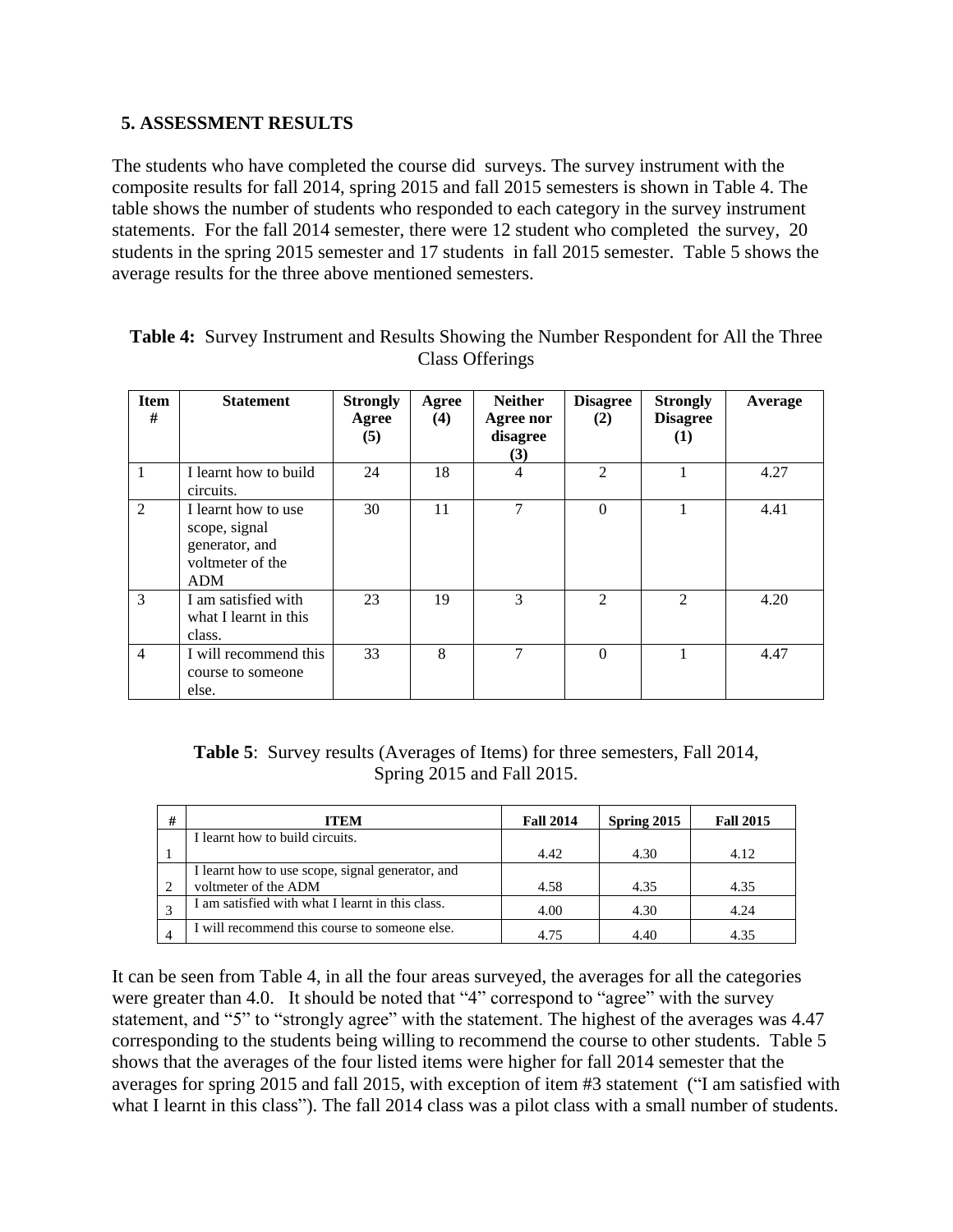The preliminary results seem to indicate that a small class size might produce better survey results.

In addition to the survey, some students provided positive comments on the Electrical Engineering Practicum. Some of the comments are: (i) "the hand-on aspect of the course was excellent," (ii) "the microphone and sound sensing experiment was fun," (iii) "I liked exploring the world of electrical engineering through the course," and (iv) "I liked the ADM and breadboarding."

## **6. CONCLUSIONS**

In order to improve retention of freshman students, the Infinity Project kits and the Electrical Engineering Practicum have been used to provide hands-on learning for students. The Electrical Engineering Practicum is currently being used in our freshman course because it is a tool that allows our students to learn basic laboratory skills, to be introduced to basic circuit analysis tools, and to experiment with electronic devices and electronic circuits. Assessment results and comments from students show that the experiments performed by the students, using the Analog Discovery Module in the Electrical Engineering Practicum, engaged the students through handson learning, and provided the students with solid introduction to basic circuit analysis tools and electronic devices.

## **ACKNOWLEDGEMENT**

This work is supported by the National Science Foundation under NSF Award Number 1255441 for Experimental Centric Based Engineering Curriculum for HBCUs.

## **REFERENCES**

[1] G.C. Orsak, S.C. Douglas, R. A. Athale, D.C. Munson, J.R. Treichler, S. L. Wood, and M.A. Yoder, "The Infinity Project: Expanding Signal-processing-based Engineering Education in the High School Classroom," Proc. IEEE Int. Conf. Acoustic, Speech and Signal Processing, Salt Lake City, UT, May 2001, Vol. 5, pp. 2709-2712.

[2] S.C. Douglas, M.P. Christensen, and G.C. Orsak, "Designing Pre-College Engineering Curricula and Technology: Lessons Learned from the Infinity Project," Proceedings of the IEEE, Vol. 96, No. 6, June 2008, pp. 1035 – 1048.

[3] J.O. Attia, "Increasing Electrical and Computer Engineering Enrollment: A Multi-Faceted Approach," ASEE/IEEE Frontiers in Education Conference, pp. S4A-9 to S4A-12, October 10- 13, 2007.

[4] G.C. Orsak, S.L. Wood, S.C. Douglas, D.C. Muson, J. R. Treichler, R. Athale and M.A. Yoder, *Engineering Our Digital Future*, Upper Saddle River, NJ: Pearson Prentice Hall, 2004.

[5] Robert Bowman, *Electrical Engineering Practicum*, Online Textbook, Trunity.com, 2014.